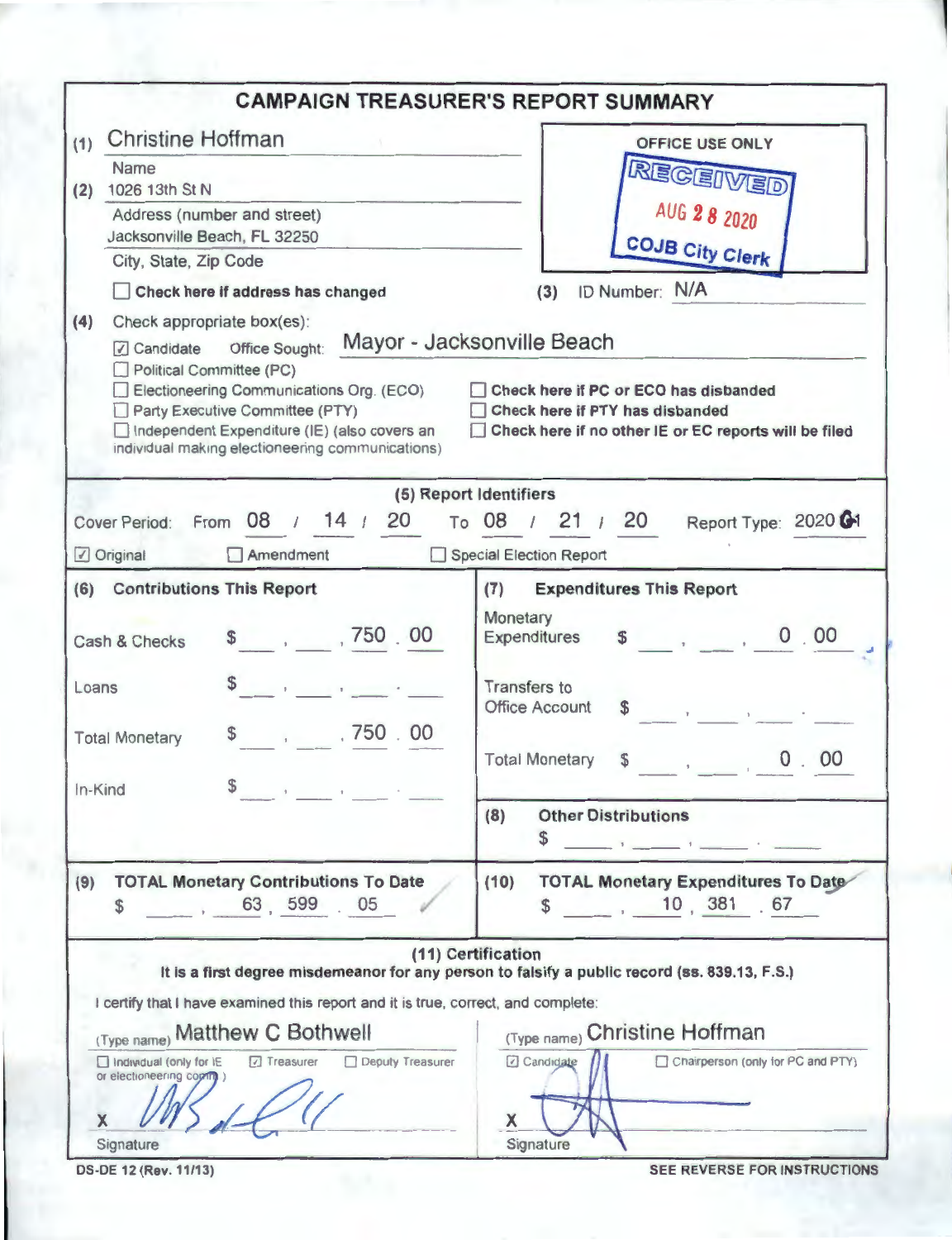## **CAMPAIGN TREASURER'S REPORT - ITEMIZED CONTRIBUTIONS**

## (1) Name Christine Hoffman

 $(2)$  I.D. Number  $N/A$ 

| (3) Cover Period   | 08/ 14 / 2020 through 08/21/ 2020                                                             |                                          |            | (4) Page 1 of 1             |                                |                   |                |  |
|--------------------|-----------------------------------------------------------------------------------------------|------------------------------------------|------------|-----------------------------|--------------------------------|-------------------|----------------|--|
| (5)<br>Date<br>(6) | (7)<br><b>Full Name</b><br>(Last, Suffix, First, Middle)                                      | (8)<br>Contributor<br>Occupation<br>Type |            | (9)<br>Contribution<br>Type | (10)<br>In-kind<br>Description | (11)<br>Amendment | (12)<br>Amount |  |
| Sequence<br>Number | <b>Street Address &amp;</b><br>City, State, Zip Code                                          |                                          |            |                             |                                |                   |                |  |
| 8/14/2020          | Joesph Builders, Inc.<br>13245 Atlantic Blvd                                                  | В                                        | Contractor | CHE                         |                                |                   | \$150          |  |
| 1                  | #4-272<br>Jacksonville FL 32225                                                               |                                          |            |                             |                                |                   |                |  |
| 8/14/2020          | <b>McGuinness Financial</b><br>Corporation<br>562 Timber Bridge Ln<br>Atlantic Beach FL 32233 | Financial<br>B<br>Advisor                | CHE        |                             |                                | \$100             |                |  |
| $\overline{2}$     |                                                                                               |                                          |            |                             |                                |                   |                |  |
| 8/14/2020          | Committee for Economic<br>Development                                                         | F                                        | Political  | CHE                         |                                |                   | \$500          |  |
| 3                  | 818 A1A N #208<br>Ponte Vedra FL 32082                                                        |                                          | Committee  |                             |                                |                   |                |  |
|                    |                                                                                               |                                          |            |                             |                                |                   |                |  |
|                    |                                                                                               |                                          |            |                             |                                |                   |                |  |
|                    |                                                                                               |                                          |            |                             |                                |                   |                |  |
|                    |                                                                                               |                                          |            |                             |                                |                   |                |  |
|                    |                                                                                               |                                          |            |                             |                                |                   |                |  |
|                    |                                                                                               |                                          |            |                             |                                |                   |                |  |
|                    |                                                                                               |                                          |            |                             |                                |                   |                |  |
|                    |                                                                                               |                                          |            |                             |                                |                   |                |  |
|                    |                                                                                               |                                          |            |                             |                                |                   |                |  |
|                    |                                                                                               |                                          |            |                             |                                |                   |                |  |
|                    |                                                                                               |                                          |            |                             |                                |                   |                |  |
|                    |                                                                                               |                                          |            |                             |                                |                   |                |  |

DS-DE 13 (Rev. 08/03)

SEE REVERSE FOR INSTRUCTIONS AND CODE VALUES